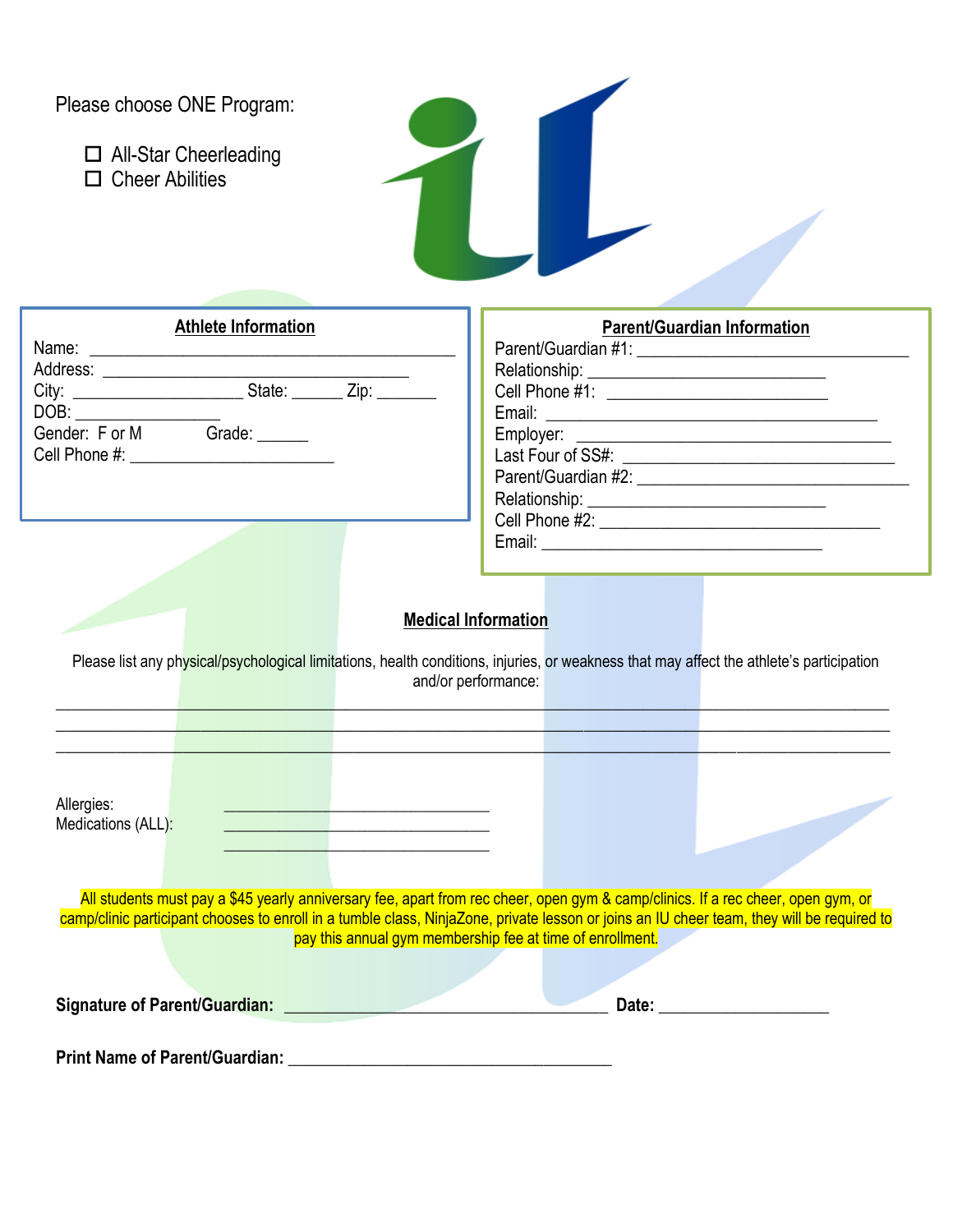### **Hold Harmless and Indemnity Agreement and Release**

- 1 As a parent or legal guardian of the participating person, I give my consent for him/her to participate in the Indiana Ultimate, Inc. All-Star and Tumbling program. I understand that training in any sport can be dangerous. With that being said, I also understand the risks that come along with the named sport. I also understand that participating in gymnastics, stunting, cheerleading, dance, strength training, sports training and related activities may result in unavoidable injuries due to the sport, heights, and motions involved. Injuries such as muscle strains, pulls, tears, bruises, dislocations, and broken bones are just a few small injuries that might occur more than once in the course of a season. Severe injuries, such as permanent paralysis or even death could occur as well. I am fully aware of the risks and possibility of injury involved.
- 1. As a parent or legal guardian, I agree to provide health insurance for the participant and pay any medical expenses incurred because of training, performing, or participating in activities of the Indiana Ultimate, Inc. All-Star program.
- 2. In consideration for allowing the named person to participate in the activities of Indiana Ultimate, Inc. All-Star program. I waive any or all rights or causes of action against Indiana Ultimate, Inc., its employees, shareholders, directors, owners, officers, coaching staff, and Indiana Ultimate All-Star cheerleaders/dancers for any injuries or death suffered to my child. I agree to hold Indiana Ultimate, Inc., its employees, shareholders, directors, owners, officers, coaching staff, and Indiana Ultimate All-Star cheerleaders/tumblers harmless against any such claim growing out of or resulting from any injury or death to the below named person in connection with the above named activity, and to indemnity reimburse and make good any loss, damage or cost that Indiana Ultimate, Inc. may have to pay if any litigation or claim arises from injuries or death including cost of court and attorney's fees.

| <b>Signature of Parent/Guardian:</b> |                                |                            | Date: |
|--------------------------------------|--------------------------------|----------------------------|-------|
|                                      | Print Name of Parent/Guardian: |                            |       |
|                                      |                                |                            |       |
|                                      |                                |                            |       |
|                                      |                                | <b>Financial Agreement</b> |       |

- 1. As a parent or legal guardian, I agree to pay all dues and monthly bills by the scheduled due date. I understand that if my bill is past due, then I will be charged a \$15 late fee. If my credit card fails, I also understand that there will be a \$25.00 fee, plus any late fees incurred, after the credit card failure. If in the event your account becomes 45 days delinquent, you may be turned over to collections and you will pay all related Attorney fees.
- 2. Remember this is a binding contract between Indiana Ultimate, Inc. and owners and the individual athlete/parent or guardian. The parent/guardian agrees to pay all expenses related to the Indiana Ultimate, Inc. for all services rendered for the 2020-2021 season. The parent also agrees to pay all account balances in full at the end of the season. The parent also agrees to pay, if any, all collection fees/attorney's fees, and any interest fees that occurred during collecting unpaid balances.
- 3. The undersigned understands and agrees that if the undersigned fails to pay any amounts due to Indiana Ultimate, Inc. including but not limited to principal and accruing interests amounts (with interest on all amounts past due accruing at the greater of 1-1/2% per month or the highest rate allowed by applicable law), the undersigned agrees to pay Indiana Ultimate, Inc. all collection and any litigation, including attorney's fees and court costs incurred by Indiana Ultimate, Inc. to recover such amounts.

| <b>Signature of Parent/Guardian:</b> | Date: |
|--------------------------------------|-------|
|                                      |       |

**Print Name of Parent/Guardian: \_\_\_\_\_\_\_\_\_\_\_\_\_\_\_\_\_\_\_\_\_\_\_\_\_\_\_\_\_\_\_\_\_\_\_\_\_\_**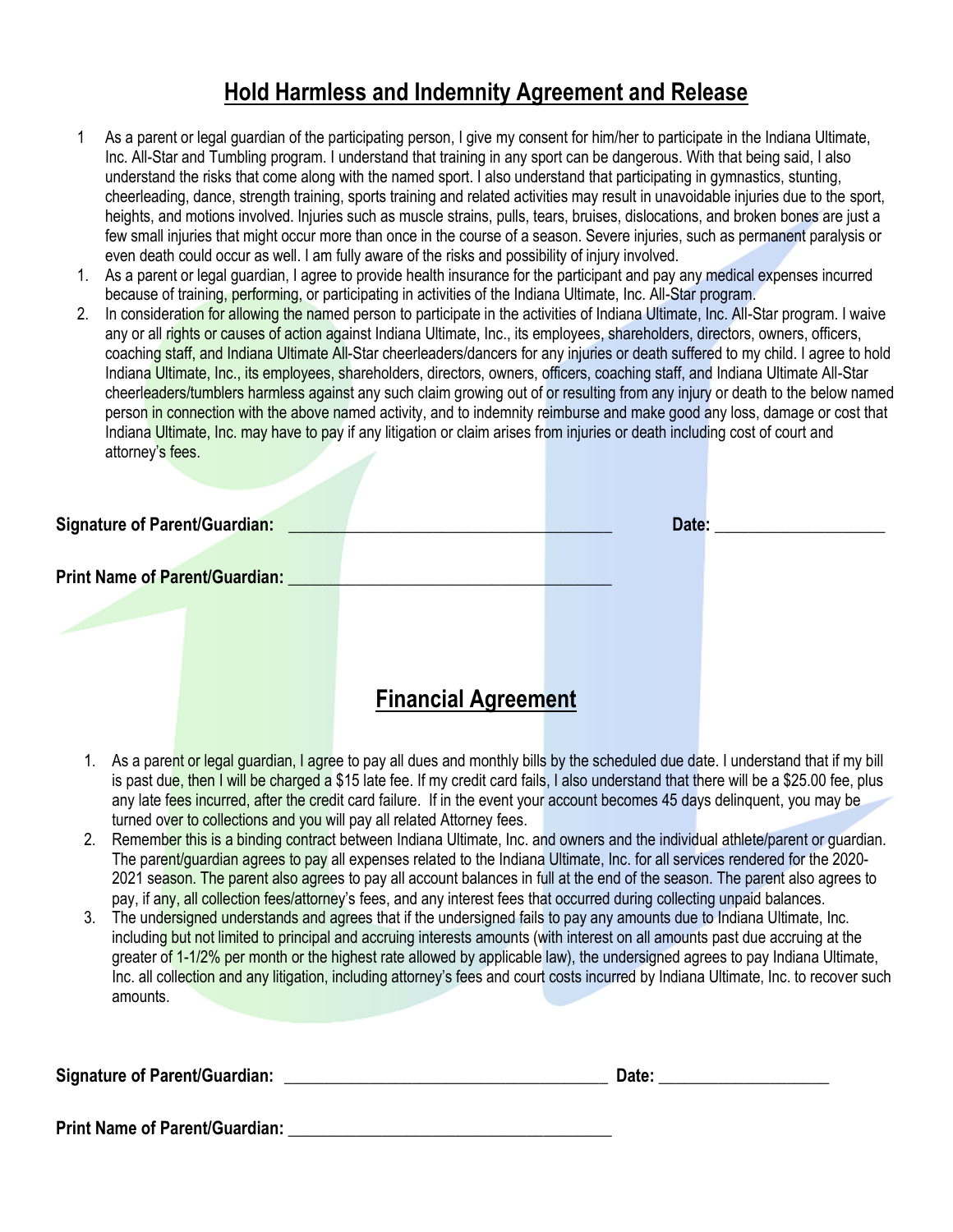## **Photo Release**

As a parent or legal guardian of the participating person, I give my consent for Indiana Ultimate, Inc to use images of participant in print publications, online publications, presentations, websites, and social media.

| Signature of Parent/Guardian: _________ |                                        | Date: |  |
|-----------------------------------------|----------------------------------------|-------|--|
| <b>Print Name of Parent/Guardian:</b>   |                                        |       |  |
|                                         |                                        |       |  |
|                                         |                                        |       |  |
|                                         |                                        |       |  |
|                                         |                                        |       |  |
|                                         | <b>Parent Handbook Acknowledgement</b> |       |  |

My signature below indicates that I have reviewed the contents of the Indiana Ultimate Parent Handbook. I am aware that a copy of the parent handbook can be obtained at any time by asking any staff member of Indiana Ultimate, Inc. I accept responsibility for adhering to the expectations, policies and procedures outlined in the handbook.

|                                      | Signature of Parent/Guardian: New York Signature of Parent/Guardian: |                                                                                                                                                                                                                                                                        | Date: |  |
|--------------------------------------|----------------------------------------------------------------------|------------------------------------------------------------------------------------------------------------------------------------------------------------------------------------------------------------------------------------------------------------------------|-------|--|
|                                      | <b>Print Name of Parent/Guardian:</b>                                |                                                                                                                                                                                                                                                                        |       |  |
|                                      |                                                                      | <b>Attendance Policy Agreement</b>                                                                                                                                                                                                                                     |       |  |
| consequences that are also outlined. |                                                                      | As the parent or legal guardian of participating athlete I understand the importance of my child's attendance. I have reviewed the<br>attendance policy put into place by Indiana Ultimate Inc. and my signature below indicates that I understand this policy and the |       |  |
| <b>Signature of Parent/Guardian:</b> |                                                                      |                                                                                                                                                                                                                                                                        | Date: |  |

**Print Name of Parent/Guardian: \_\_\_\_\_\_\_\_\_\_\_\_\_\_\_\_\_\_\_\_\_\_\_\_\_\_\_\_\_\_\_\_\_\_\_\_\_\_**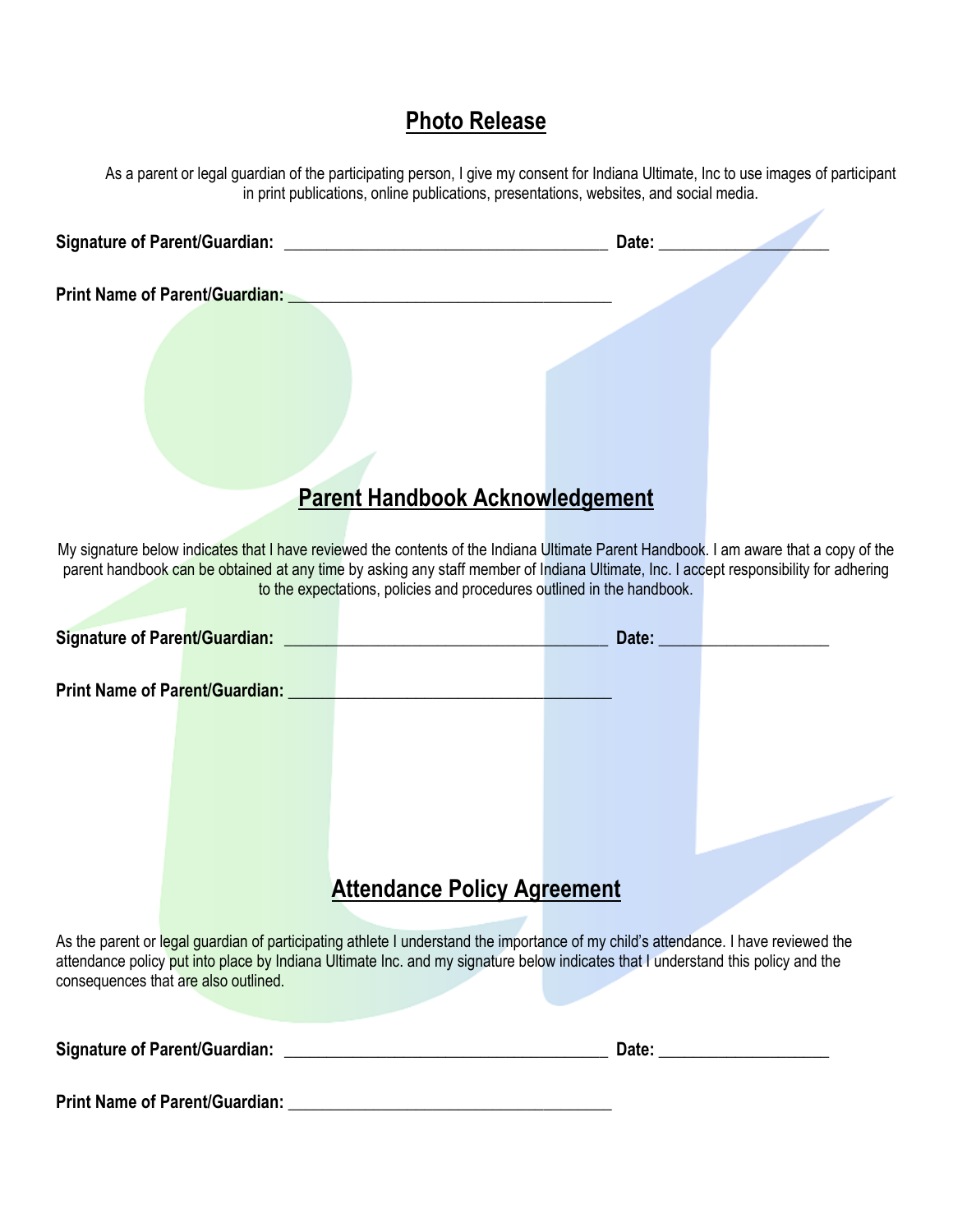# Code of Conduct & Program Rules

- If you have any questions or concerns that need immediate attention, please use the following chain of command: 1<sup>st</sup> Head Coach 2<sup>nd</sup> All-star Director 3<sup>rd</sup> Owner
- Personal items such as cell phones, school bags, or gym bags must be taken into the gym and stored in the cubbies off the practice floor area. NO items are to be left in the athlete staging area or cubbies. Cell phones must be silenced and stored away during practice. Indiana Ultimate is NOT responsible for lost or stolen items brought into the gym.
- You are NEVER allowed to use the Indiana Ultimate name or logo for any personal or commercial use.
- You must arrive at all practices, competitions, or any scheduled events on time. Punctuality is a MUST.
- All team routine decisions are left to the discretion of the coach.
- Athletes need to be able to physically and mentally perform ALL aspects of competitive cheerleading.
- Please keep in mind the gym is not a babysitting service. Dropping your kids off unsupervised is not allowed.
- Good sportsmanship and polite manners are mandatory at all practices and competitions from athletes AND parents. NO GOSSIP about any other teams, a child on any team or coaches/staff will be tolerated. It is necessary to address a problem through the chain of command listed above.
- Practices may be changed, added, or cancelled at any time during the season.
- Competitions may be changed, added, or cancelled at any time during the season.
- The coaches reserve the right to close practices at ANY time for ANY reason.
- It is the parent's responsibility to know what is going on with your team. Check your emails, Facebook pages and website regularly.
- Withholding a child from a practice or a competition is not an acceptable form of punishment and may result in dismissal.
- Athletes should be able to handle schoolwork and all-star practices. Learning time management is a vital life skill. Homework is NOT an acceptable excuse for missing practice.
- Parents, relatives, friends, and cheerleaders are never allowed to speak with competition officials for any reason. EVER!
- Parents and athletes are required to ALWAYS represent Indiana Ultimate, Inc in a positive manner. This is especially so at practices and competitions.
- Parents are never allowed to represent Indiana Ultimate under any circumstances concerning accommodations, competitions, or any other situations. PERIOD!
- Parents and athletes posting negative comments on social media will not be tolerated and may result in dismissal from the team or program as a whole.
- Placing athletes on team(s) is solely on the discretion of the coaches.
- Indiana Ultimate Inc. may move, replace, add, suspend, or even dismiss an athlete for a period of time or indefinitely from a team or the entire program based on the criteria, including but not limited to: Attendance, Ability to Pay, Skills, Parent Conflict and/or Attitude/Conduct.
- Coaches will determine the roles and/or positions an athlete will have on their team(s)
- There will be no arguing or questioning of the coaching staff's decisions at practices or competitions. EVER
- Indiana Ultimate maintains the right to refuse or stop services at any time.

| Parent Signature: | Date |
|-------------------|------|
|                   |      |

Athlete Signature: **Athletic Signature: Example 20** and 20 and 20 and 20 and 20 and 20 and 20 and 20 and 20 and 20 and 20 and 20 and 20 and 20 and 20 and 20 and 20 and 20 and 20 and 20 and 20 and 20 and 20 and 20 and 20